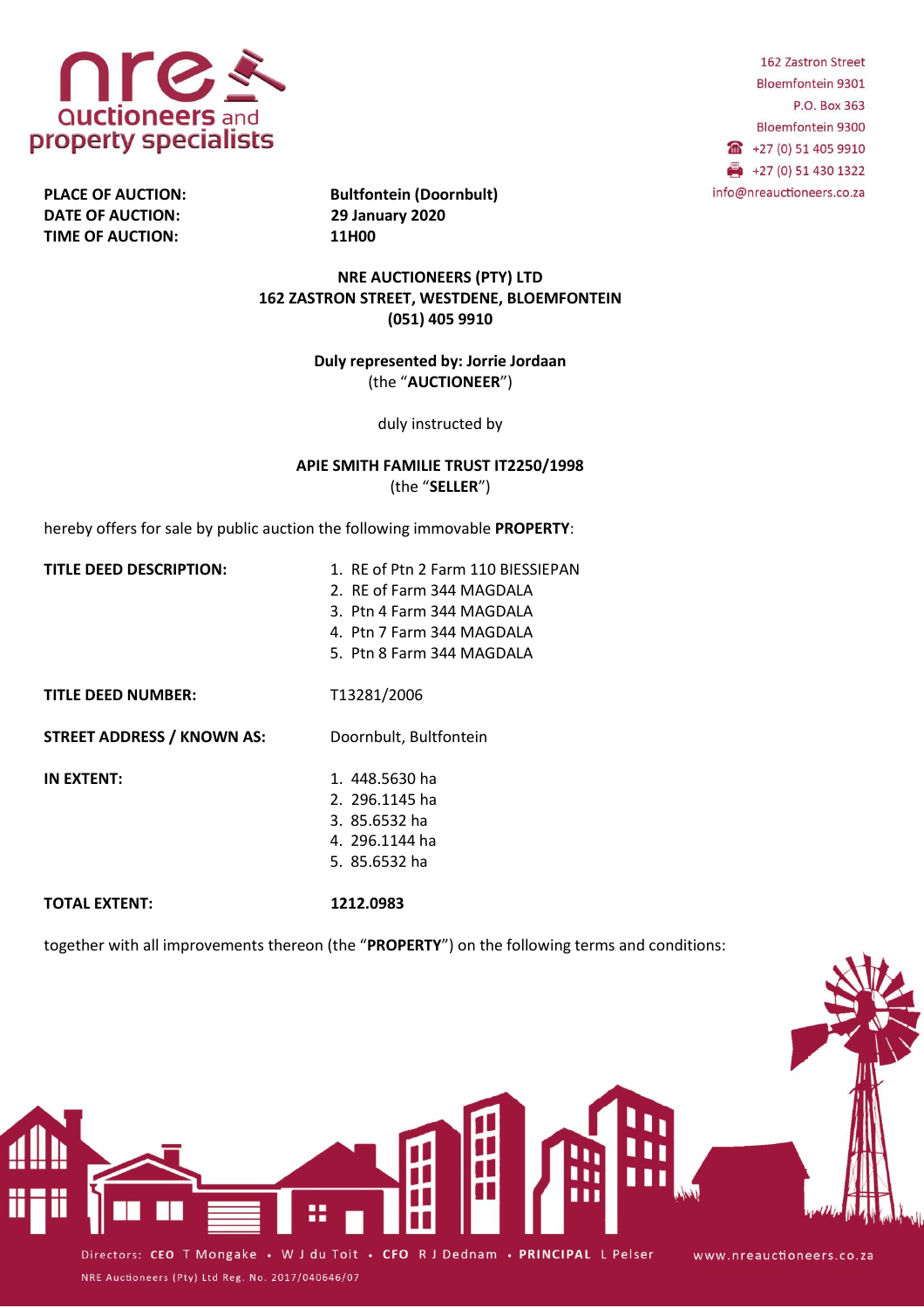## **1. AUCTION PROCEDURE**

### 1.1 HIGHEST ACCEPTED BIDDER SHALL BE THE PURCHASER

The highest accepted bidder will be considered the Purchaser. In the event of a dispute arising between any two or more bidders, the Auctioneer shall have the right to indicate the Purchaser or to declare the sale to be of no force or effect and to resell the property and the Auctioneer's decision in this regard shall be final and binding on all parties. If the Auctioneer makes any mistake in selling, such mistake shall not be binding on any of the parties but may be rectified. The Purchaser shall as soon as possible after the sale, and immediately upon being requested to do so by the Auctioneer, sign these conditions.

## 1.2 HIGHER OFFER

Should the Seller or his agent receive a higher offer before the auction or confirmation of the sales price, from an interested Buyer(s), then

- 1.2.1 the seller and his agents, and the seller binds himself thereto, must make the higher offer public to the highest bidder at the auction, immediately after receipt of the bid, and the highest bidder must be given the opportunity to increase his bid, which right he must exercise not later than 24 (Twenty-four) hours after being informed thereof;
- 1.2.2 Should the highest bidder's bid be equal or higher than the bid of the interested Buyer (s), then the highest bid at the auction is the one that Seller must consider; and
- 1.2.3 an interested Buyer (s) who make (s) a higher bid after the auction, will not be able to make further bids, should the highest bidder equal the said bid
- 1.2.4 There is a 7 (seven) day period for higher offers, which will expire on the 7 February 2020 at 13h00.
- 1.3. The rules of auction comply with section 45 of the Consumer Protection Act, Act 68 of 2008 ("the Act") and with the Consumer Protection Act Regulations ("the Regulations") that have been published in terms thereof in Government Gazette No. 34180 on 1 April 2011 (Volume 550) and any amendments thereto from time to time.
- 1.4. The auction will commence at the published time and will not be delayed allowing any specific person or more persons to take part in the auction.
- 1.5. Registration to bid at the auction:
	- 1.5.1. Anyone that intends to bid at the auction must register his or her identity on the bidder's record **prior to the commencement of the auction** and such registration must meet the requirements of FICA (Financial Intelligence Centre Act, 2001) in respect of the establishment and verification of identity of the person and the person must sign the registration entry.
	- 1.5.2. A person who attends the auction to **bid on behalf of another person (i.e. on behalf of a company)** must produce a letter of authority that expressly authorizes him or her to bid on behalf of that person. Where a person is bidding on behalf of a company the letter of authority must appear on the letterhead of the company and must be accompanied by a certified copy of the resolution authorizing him or her to bid on behalf of the company.
- 1.6. The bidder's record and the vendor roll will be made available for inspection during normal business hours without the charge of a fee. The bidders' record will also be available for inspection at the auction.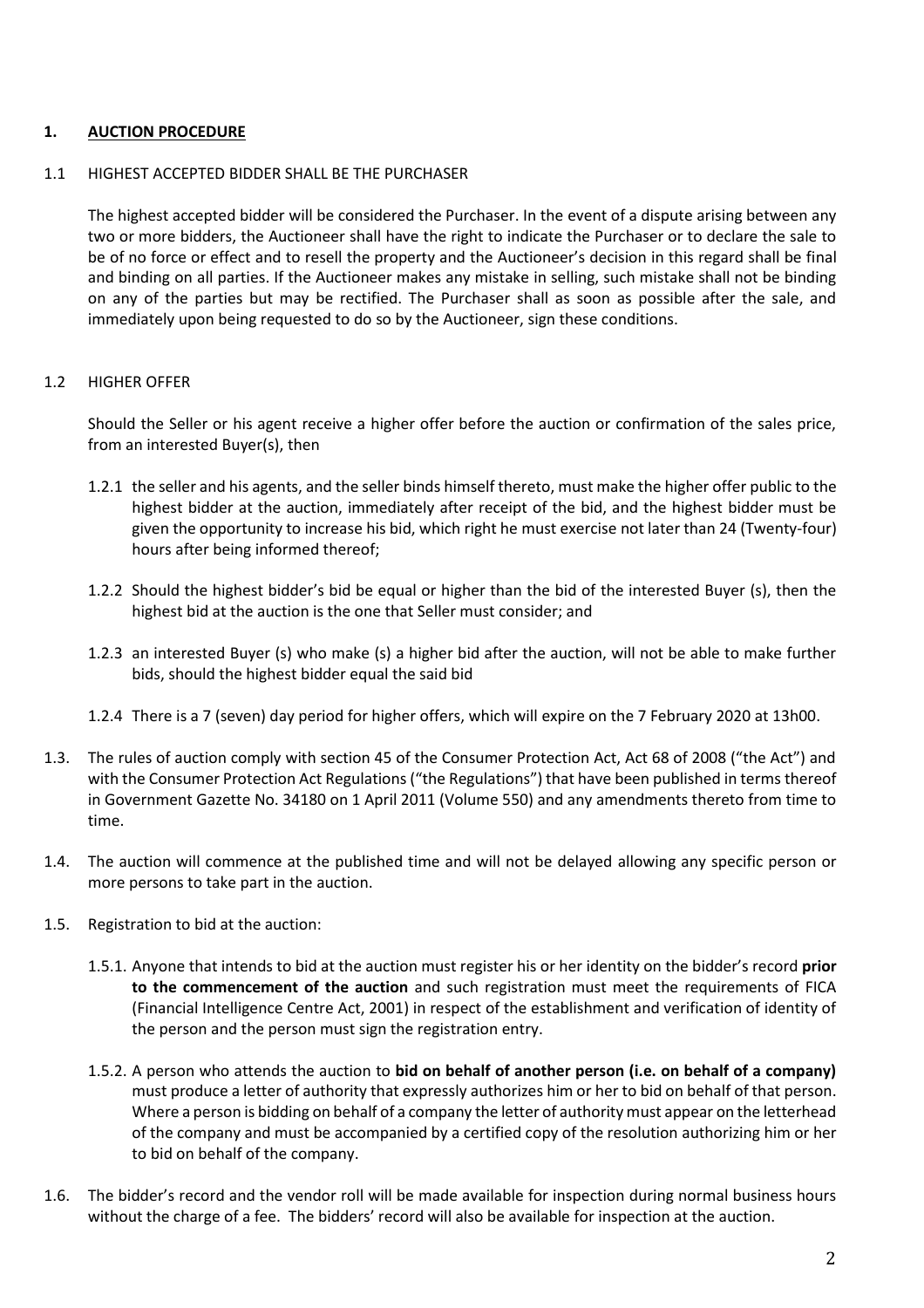- 1.7. NRE Auctioneers has a trust account. All money due to the seller in terms of the Rules of Auction will be paid into this trust account for the benefit of the seller, minus any commission payable to NRE Auctioneers.
- 1.8. The conduct of the auction is subject to the control of the auctioneer who has the sole right to regulate the bidding procedure.
- 1.9. Every prospective bidder must read the Rules of Auction and must not bid unless he or she has done so.
- 1.10. Every bid shall constitute an offer to purchase the property for the amount bid upon the terms and conditions contained herein, which the seller or the auctioneer may accept or reject in their absolute discretion. The seller shall be entitled, in its absolute discretion, to withdraw the property from sale prior to acceptance by the seller.
- 1.11. If no bid equals or exceeds the reserve price, the property may be withdrawn from the auction. The seller shall be entitled to instruct the auctioneer to accept any lower bid.
- 1.12. In the event of any dispute between the bidders, the decision of the auctioneer shall be final and binding.
- 1.13. Any error by the auctioneer shall be entitled to be corrected by him.
- 1.14. No bid may be withdrawn after the fall of the hammer until the expiry of the confirmation period that is provided for in the Rules of Auction, during which time the offer shall be open for acceptance by the seller or his agent and if the offer is accepted, the sale shall be deemed to be a sale by auction for purposes of the Act.
- 1.15. The highest bidder ("the purchaser") shall sign the Rules of Auction immediately on the fall of the hammer.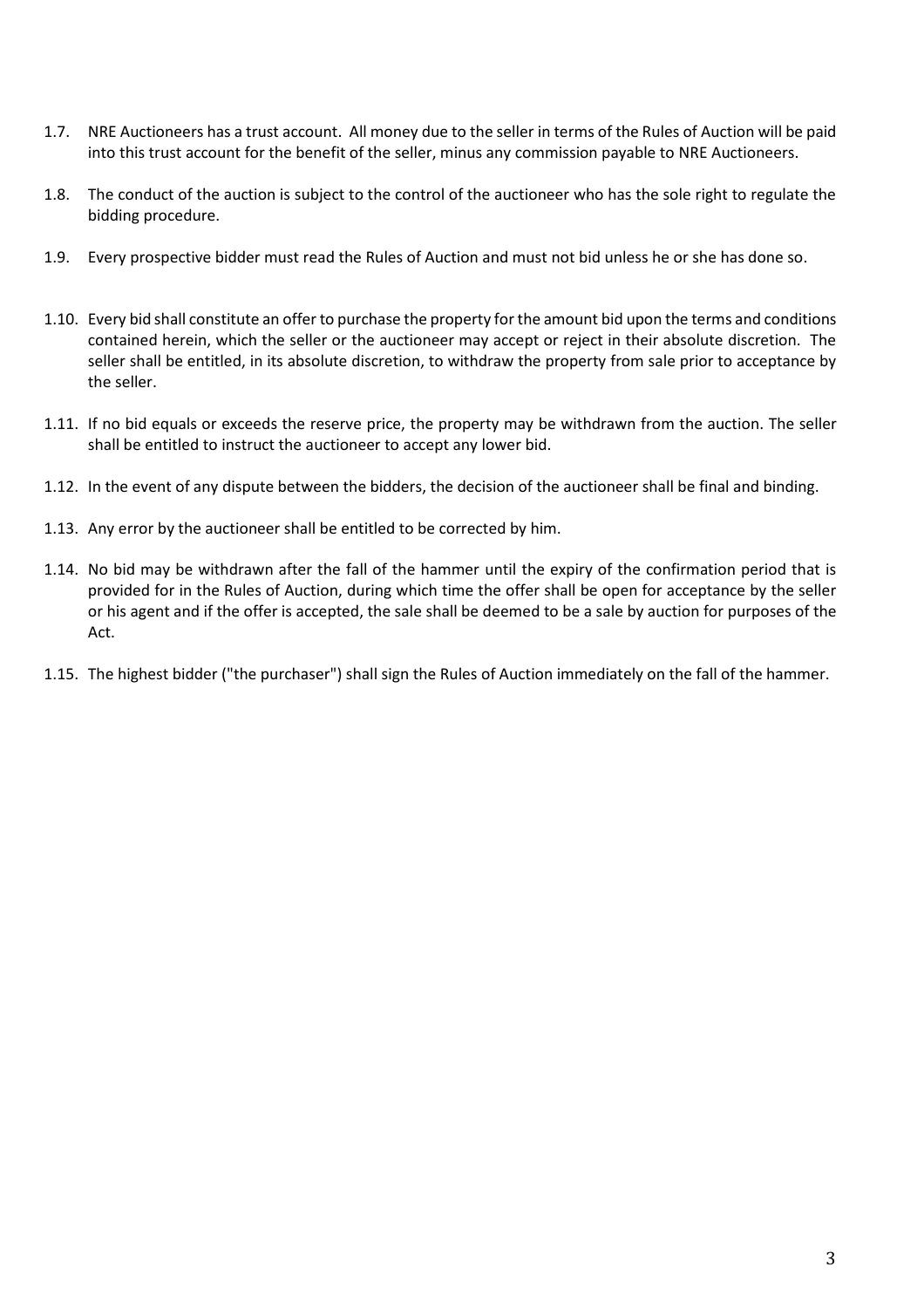## **2. ACCEPTANCE AND CONFIRMATION**

- 2.1. The **PURCHASER'S** offer shall remain open for acceptance by the **SELLER AND BOND HOLDER** or by the **AUCTIONEER** on behalf of the **SELLER**, until 17H00 on the **18 February 2020 ("14 working day confirmation period").** The **PURCHASER** and the **AUCTIONEER** acknowledge and agree that this provision is inserted and intended for the benefit of the **SELLER**.
- 2.2. The **PURCHASER'S** offer shall be deemed to have been accepted only when the **SELLER** or the **AUCTIONEER**, whichever may be applicable, has signed these Rules of Auction on behalf of the **SELLER** in the space provided at the end thereof.
- 2.3. Should the **SELLER** reject the **PURCHASER**'s offer, the **AUCTIONEER** will repay any deposit and commission paid to it in terms of this agreement.
- 2.4. The **SELLER** shall notify the **PURCHASER** in writing of either its acceptance or its rejection of the **PURCHASER'**s offer.
- 2.5. In the event of the sale requiring the consent of any statutory authority or any court of law, then this sale is subject to the granting of such consent.

## **3. PURCHASE PRICE**

The Purchase Price of the **PROPERTY,** plus Value-Added Tax ("VAT") if applicable, shall be paid as follows:

- 3.1 A deposit of **10% (TEN percent)** of the Purchase Price to the **AUCTIONEER** by the **PURCHASER** immediately on the fall of the hammer.
- 3.2 The balance of the Purchase Price shall be paid in cash and secured, to the satisfaction of the **SELLER**'s Attorneys, by a written guarantee from a registered financial institution, payable free of exchange, against registration of transfer of the **PROPERTY** into the **PURCHASER**'s name. The **PURCHASER** may elect to secure the balance of the Purchase Price by payment in cash to the **SELLER**'s Attorneys, who shall hold same in trust, pending registration of transfer into the name of the **PURCHASER**. The aforesaid guarantee shall be presented and/or cash shall be payable by the **PURCHASER** to the **SELLER**'s Attorneys within 21 (twenty-one) days from date of acceptance of the offer.

## **4. VALUE**-**ADDED TAX**

- 4.1 The Purchase Price is exclusive of VAT.
- 4.2 In the event of VAT being payable on the Purchase Price as a result of the sale, such VAT shall be paid by the **PURCHASER** to the **SELLER'S** Attorneys immediately on demand thereof.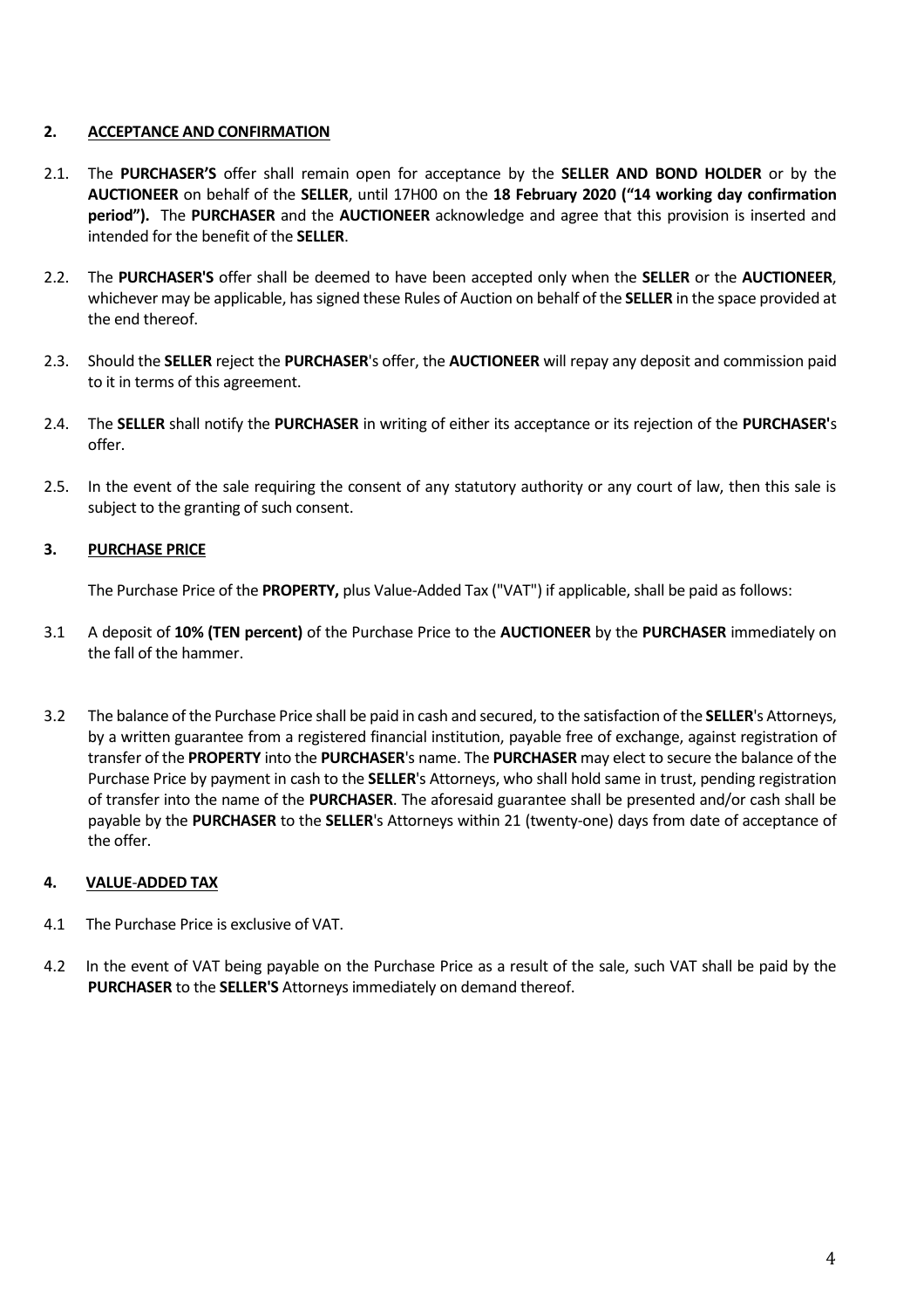## **5 AUCTIONEER'S COMMISSION**

- 5.1 **The PURCHASER shall be liable for and pay, in addition to the amounts payable in terms of clauses 3.1 and 3.2, AUCTIONEER's commission of 5% (FIVE percent) of the Purchase Price, plus VAT thereon, which commission shall be deemed to have been earned and is payable immediately upon the signing of acceptance of the PURCHASER's offer in terms hereof by the SELLER.**
- 5.2 The **PURCHASER** shall pay the full amount of **AUCTIONEER**'s commission into the trust account of the **AUCTIONEER** immediately on the fall of the hammer, but this amount shall remain the property of the **PURCHASER** and shall be retained in trust by the **AUCTIONEER** for the benefit of the **PURCHASER** pending acceptance by the **SELLER** of the **PURCHASER**'s offer or until the **SELLER** either rejects the offer or until expiry of the confirmation period.

## **6 RATES AND TAXES**

- 6.1 The **SELLER** shall be liable for all rates and taxes and other Municipal charges levied on the **PROPERTY** for the period PRIOR to registration of transfer and the **PURCHASER** shall be liable for all rates and taxes and other Municipal charges levied thereafter.
- 6.2 The **PURCHASER** shall refund to the **SELLER** a pro rata share of all rates and taxes and services paid in advance by the **SELLER** for the period after registration of transfer, which refund shall be paid upon registration of transfer.

## **7 TRANSFER AND COSTS OF TRANSFER**

- 7.1 Transfer shall not be passed to the **PURCHASER**, notwithstanding anything to the contrary herein contained, until such time as the total Purchase Price and all other amounts, for which the **PURCHASER** may be liable in terms hereof, have been paid and/or payment thereof has been secured as herein provided.
- 7.2 Transfer of the **PROPERTY** shall be passed, by the seller's attorneys, as soon as possible after date of acceptance, providing the **PURCHASER** has complied with the provisions of the aforementioned sub-clause.
- 7.3 The **PURCHASER** hereby specifically authorises and agrees to Theuns Wolmarans preparing and completing the necessary forms with information provided by the **PURCHASER** herein, a transfer duty form required by SARS for the clearance of the **PROPERTY** for transfer; and specifically authorises and agrees to the **SELLER**'s Attorneys on behalf of the **PURCHASER** signing and submitting such form to SARS for which preparation, completion, signature and submission this Agreement shall be sufficient authority.
- 7.4 Transfer of the **PROPERTY** shall be effected by Symington and De Kock, and all expenses of and incidental to the preparation and registration of transfer, the conveyancing fees, disbursements and VAT (if applicable), in respect of such transfer, shall be borne by the **PURCHASER** including all expenses and legal costs incidental to the preparation and registration of any mortgage bond to finance the Purchase Price herein, including any disbursement levied by the financial institution approving the finance.
- 7.5 The **PURCHASER** acknowledges and accordingly undertakes to comply with all the FICA requirements as set out in **Annexure "1"** annexed hereto within 7 (seven) days from date of acceptance of this Agreement by the **SELLER** and to supply the **SELLER**'s Attorneys all information and documentation required by the **SELLER**'s Attorneys to enable the **SELLER**'s Attorneys to fulfil their obligations in terms of FICA.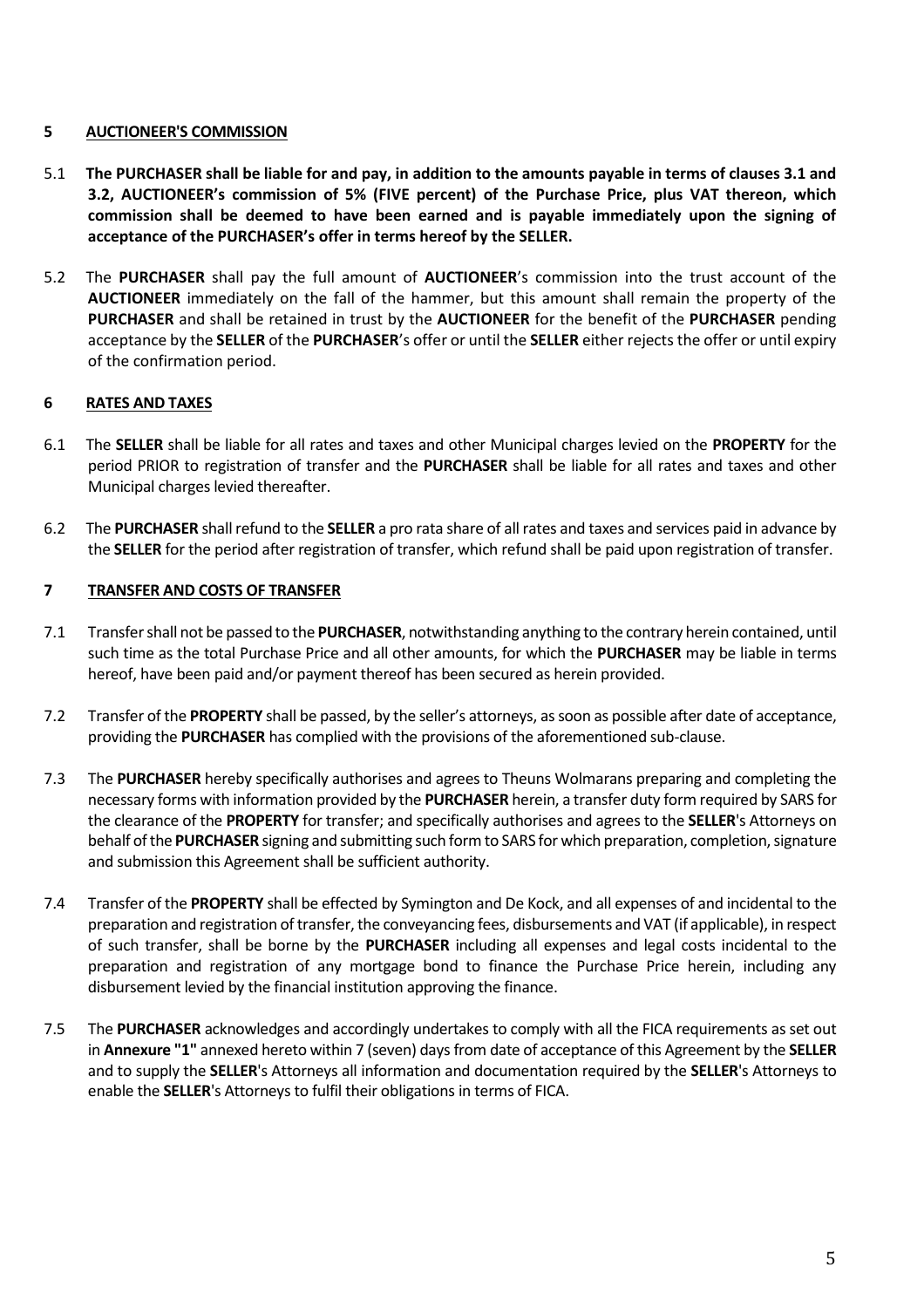## **8 POSSESSION AND RISK**

- 8.1 Possession of the **PROPERTY** shall only be given by the **SELLER** and taken by the **PURCHASER** on registration of transfer, provided that clauses 3.1 and 3.2 above have been complied with, from which date all risks and benefits of ownership in respect of the **PROPERTY** shall pass to the **PURCHASER**.
- 8.2 Should the **PURCHASER** take and the **SELLER** allow possession of the **PROPERTY** prior to registration of transfer, the **PURCHASER** shall at its own expense insure the **PROPERTY** and improvements thereon for the full replacement value thereof from date of possession, against risk of loss or damage by any cause with an insurer acceptable to the **SELLER.** The **SELLER**'s interest in the **PROPERTY** shall be endorsed against such policy for such period.
- 8.3 Upon the **PURCHASER** taking possession of the **PROPERTY** and pending transfer, the following further provisions shall apply –
	- 8.3.1 the **PURCHASER** shall not sell, let or in any other manner dispose of or part with (whether temporarily or otherwise) the **PROPERTY** or his rights of occupation thereof, except with the written consent of the **SELLER**, which consent shall not be unreasonably withheld;
	- 8.3.2 the **PURCHASER** shall be responsible for and pay all costs of electricity and water consumed in the **PROPERTY**.

## **9 OCCUPATIONAL INTEREST**

Should the **PURCHASER** take possession of the **PROPERTY** prior to registration of transfer, the **PURCHASER** shall pay occupational interest to the **SELLER**, calculated at 12% per annum, on the balance of the purchase price, in advance on the first day of every month, from date of possession until date of transfer, both days inclusive, payable directly to the **SELLER**'s Attorney (reduced *pro rata* for any period less than a month).

## **10 REPAIRS AND IMPROVEMENTS**

- 10.1 Prior to registration of transfer, the **PURCHASER** shall not be entitled to affect any alterations to the **PROPERTY** without the prior written consent of the **SELLER**.
- 10.2 The **SELLER** shall not be obliged to compensate the **PURCHASER** for any authorised alteration effected in the event of the sale being cancelled.
- 10.3 The **PURCHASER** shall be liable for any damages suffered by the **SELLER** as a result of any alterations effected by the **PURCHASER,** not authorised by the **SELLER**.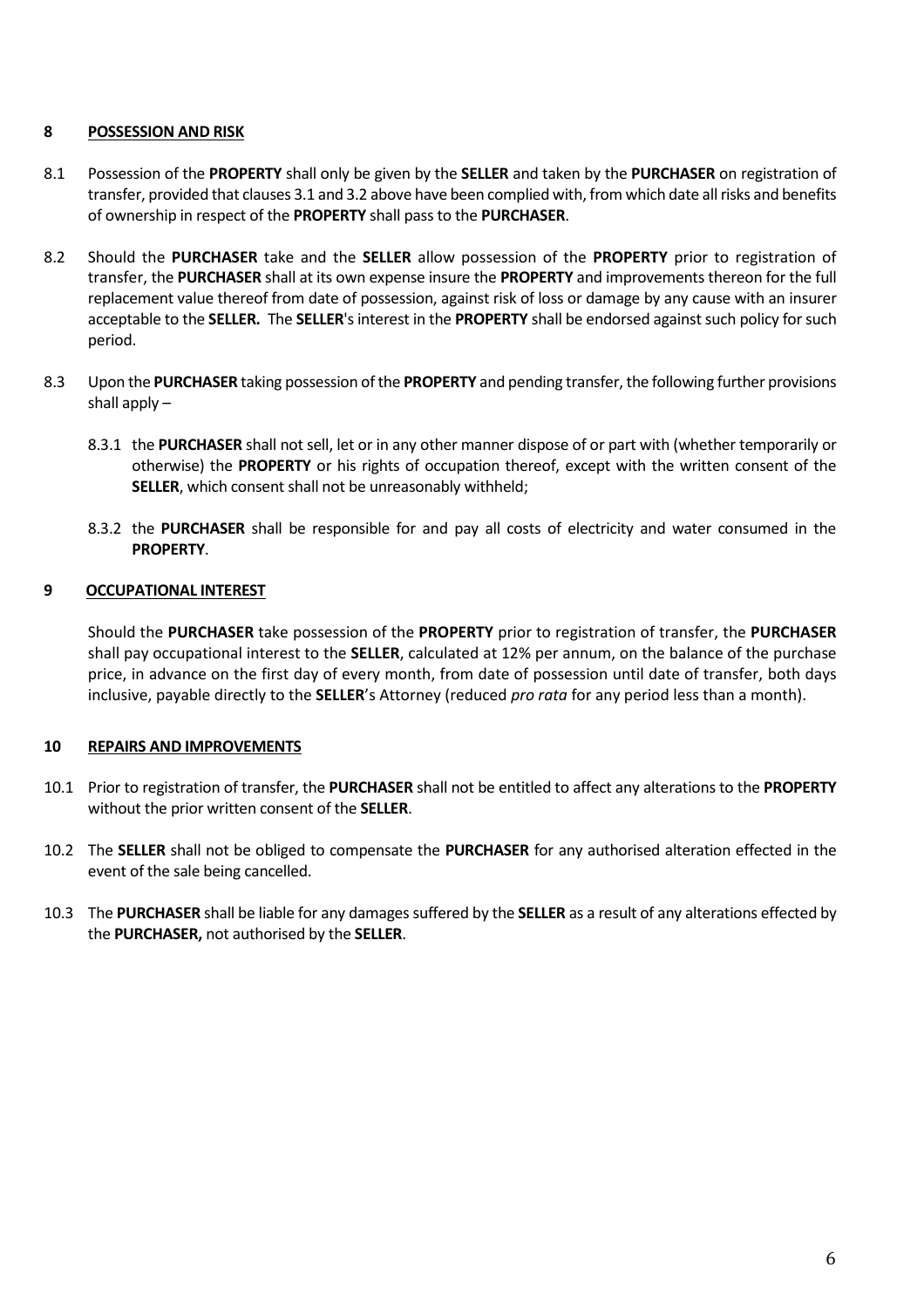## **11 VOETSTOOTS, EXTENT AND REPRESENTATIONS**

- 11.1 The **PROPERTY** is sold *"voetstoots"* and subject to the terms and conditions and servitudes mentioned or referred to in the current and/or prior Title Deeds and to the conditions of establishment of the Township in which it is situated and to the zoning applied to it under any Town Planning Scheme. The **SELLER** shall not profit by any excess nor shall it be answerable for any deficiency in the extent thereof. Neither the **SELLER** nor the **AUCTIONEER** shall be responsible for pointing out to the **PURCHASER** any surveyor's pegs or beacons in respect of the **PROPERTY unless requested do so by the PURCHASER or unless the SELLER and/or AUCTIONEER had knowledge of any material deficiencies in the extent**.
- 11.2 **The PURCHASER acknowledges that he has not been induced into entering into this Agreement by any express or implied information, statement, advertisement or representation made or given any warranties in respect of the PROPERTY or anything relating thereto, by the AUCTIONEER or any other person, or by or on behalf of the SELLER and that is not contained in this Agreement.**
- 11.3 **The PURCHASER acknowledges that he has fully acquainted himself with the PROPERTY that he has purchased alternatively that he/she has elected to purchase the PROPERTY without fully acquainting him/herself therewith.**
- 11.4 **Annexure 2 hereto sets out information pertaining to the PROPERTY which is specifically brought to the attention of the PURCHASER.**

## **12 BREACH**

- 12.1 If one of the Parties commits a breach of this Agreement or fails to comply with any of the provisions hereof, then the Aggrieved Party shall be entitled to give the Defaulting Party 7 (seven) days' notice in writing to remedy such breach or failure (unless such breach or failure occurs after the transfer documents have been lodged in the Deeds Office for registration, in which case the 7 (seven) day period may, at the election of the Aggrieved Party be reduced to 48 (forty eight) hours). If the defaulting party fails to comply with such notice then the innocent party shall forthwith be entitled, but not obliged, without prejudice to any other rights or remedies which the it may have in law, including the right to claim damages:
	- 12.1.1 to cancel this Agreement and upon cancellation: -
	- 12.1.1.1 if the defaulting party is the **PURCHASER** the **SELLER** shall be entitled to retain all amounts paid by the **PURCHASER**, excluding **AUCTIONEER**'s commission, as *roukoop* or as a genuine pre-estimate of damage suffered by the **SELLER**, and furthermore the **PURCHASER** shall not be entitled to compensation from the **SELLER** for any improvements of whatsoever nature it may have caused on the **PROPERTY,** whether with or without the **SELLER**'s consent. The parties specifically agree that the **AUCTIONEER** shall be entitled, but not obliged, to immediately resubmit the **PROPERTY** for auction; and

## **(OR)**

- 12.1.2 to claim immediate performance and/or payment of all the defaulting party's obligations in terms hereof.
- 12.2 Upon cancellation of this Agreement for whatever reason, the **PURCHASER** hereby undertakes to vacate the **PROPERTY** and to procure that the **PROPERTY** shall be vacated by any persons who occupy the **PROPERTY** through the **PURCHASER**'stitle or by his permission. Occupation shall be re-delivered in the same good condition as at the date of possession. Occupancy of the **PROPERTY** by the **PURCHASER** or persons on the authority of the **PURCHASER** shall not create a tenancy either in terms of any statutory provision or common law.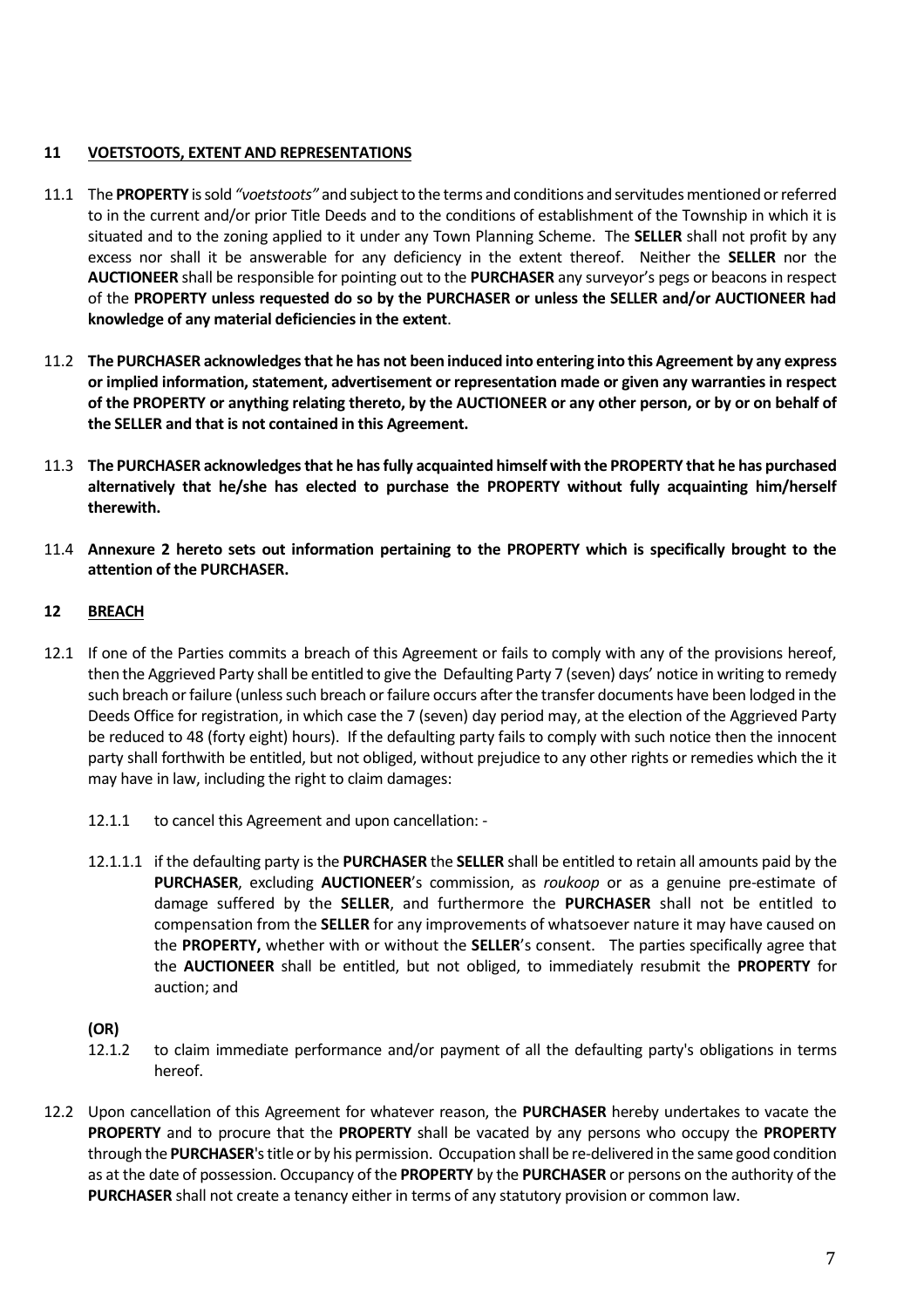## **13 LEGAL COSTS**

The Defaulting Party shall be liable for all legal costs incurred by the Aggrieved Party, the **AUCTIONEER** and his Agent / Attorneys in enforcing the terms of this agreement, on an Attorney and own client scale, including collection commission.

## **14 ADDRESS /** *DOMICILIUM*

- 14.1 The **PURCHASER** and the **SELLER** hereby choose their respective addresses / *domicilium citandi et executandi* for all purposes in respect of these Rules of Auction, including all notices and Court process to be delivered in terms hereof, the address recorded below his signature hereunder. Any notice sent by pre-paid registered post shall be deemed to have been received on the fifth day after posting; any notice delivered by hand shall be deemed to have been received on the day of delivery; any notice sent by telefax or electronically transmitted by email, shall be deemed to have been received on the first business day after date of despatch thereof.
- 14.2 Notwithstanding anything to the contrary herein contained, any written notice or communication actually received by a Party to this Agreement shall be deemed to be adequate written notice or communication to him notwithstanding that it was not sent or delivered at the chosen address / *domicilium citandi et executandi* or transmitted to such Party's telefax number and/or email address as stipulated herein.
- 14.3 The terms of "writing" shall include communications by email or facsimile.

## **15 ELECTRICAL INSTALLATION CERTIFICATE OF COMPLIANCE**

- 15.1 The **PURCHASER** hereby undertakes to furnish the **SELLER**'s Attorneys, prior to transfer to the **PURCHASER**, with a Certificate of Compliance in respect of the **PROPERTY**, in terms of the Electrical Installation Regulations of 2009 under the Occupational Health and Safety Act (Act No. 85 of 1993, as amended), issued by an electrical contractor who is registered in terms of the Regulations. All costs incurred in obtaining such a certificate, including costs of any repairs or replacements required in order for the certificate to be issued, shall be borne by the **PURCHASER**.
- 15.2 An Electrical Certificate of Compliance issued not more 2 (two) years prior to the date of this Agreement of Sale shall be valid and effective.

## **16 MAGISTRATES' COURT JURISDICTION**

The Parties hereto consent to the jurisdiction of the Magistrates' Court in terms of Section 45 read with Section 28 of the Magistrates' Court Act of 1944 as amended. Notwithstanding the aforementioned, this shall not preclude either Party from approaching the High Court of South Africa for any relief sought. This Agreement shall further be governed in terms of the law of the Republic of South Africa.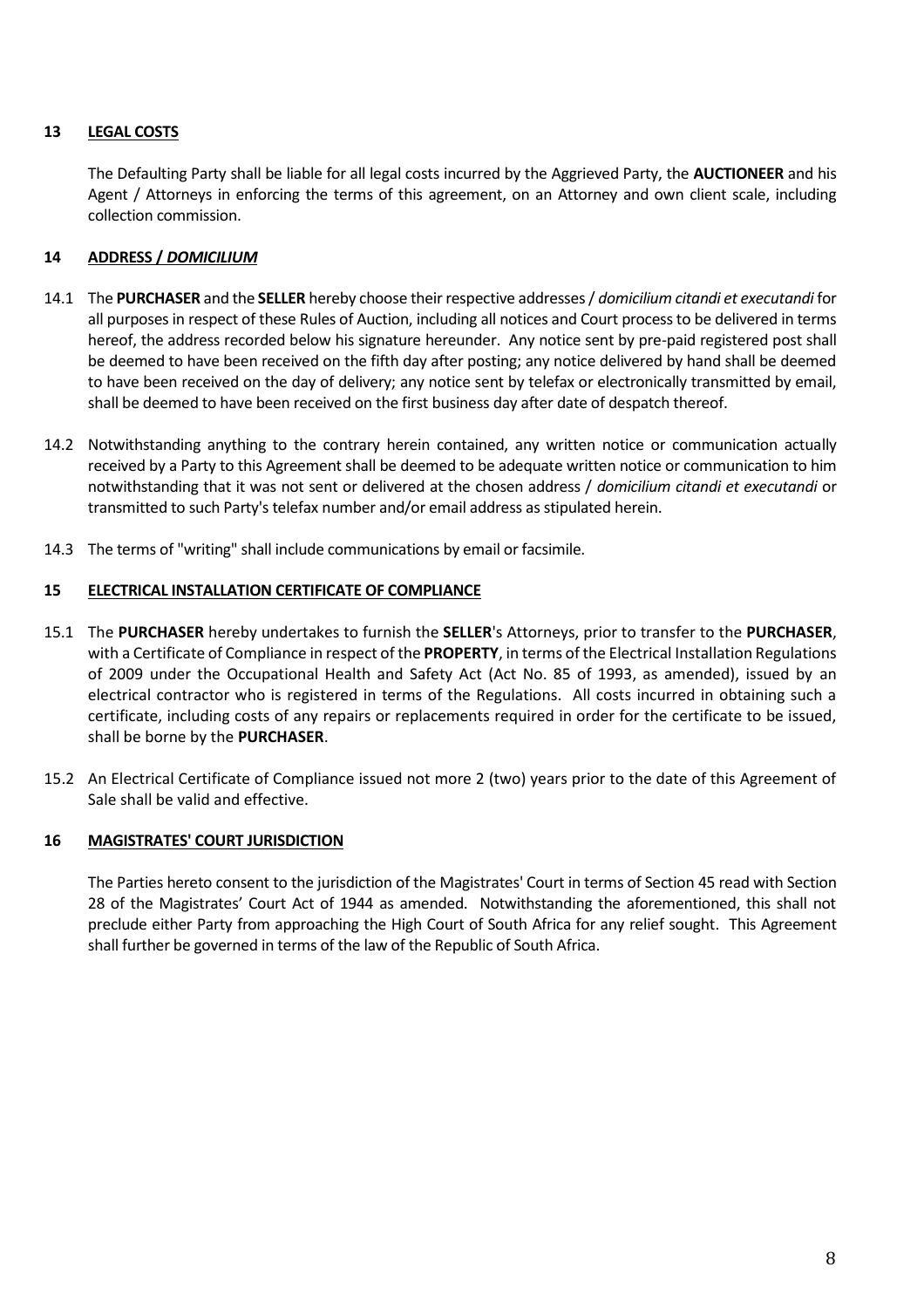## **17 GENERAL CLAUSES**

- 17.1 These Rules of Auction constitute the whole agreement between the Parties as to the subject matter hereof and no agreement, representation or warranty between the Parties other than those set out herein are binding on the Parties.
- 17.2 No extension of time, waiver, indulgence or suspension of any of the provisions of this agreement, which any Party hereto may have given, shall be binding unless recorded in a written document signed by all Parties.
- 17.3 No variation or alteration or cancellation of these Rules of Auction or any of the terms hereof, shall be of any force or effect, unless in writing and signed by the Parties hereto.
- 17.4 Words importing the singular shall include the plural and vice versa, and words importing the masculine gender shall include the feminine and words importing persons shall include partnerships and bodies corporate, and *vice versa*.
- 17.5 The Parties signing this document confirm that they have read and understood all of the terms and conditions contained herein and agree that they are bound hereto.
- 17.6 The **SELLER** and the **PURCHASER** warrant that they are duly authorised to sign these Rules of Auction.

| THE PROPERTY WAS PUT UP FOR SALE BY PUBLIC AUCTION ON THE DAY OF | 20. |
|------------------------------------------------------------------|-----|
| And sold by the rise for the amount of                           |     |
| R                                                                |     |
|                                                                  |     |
| (PLUS, VALUE ADDED TAX IF APPLICABLE)                            |     |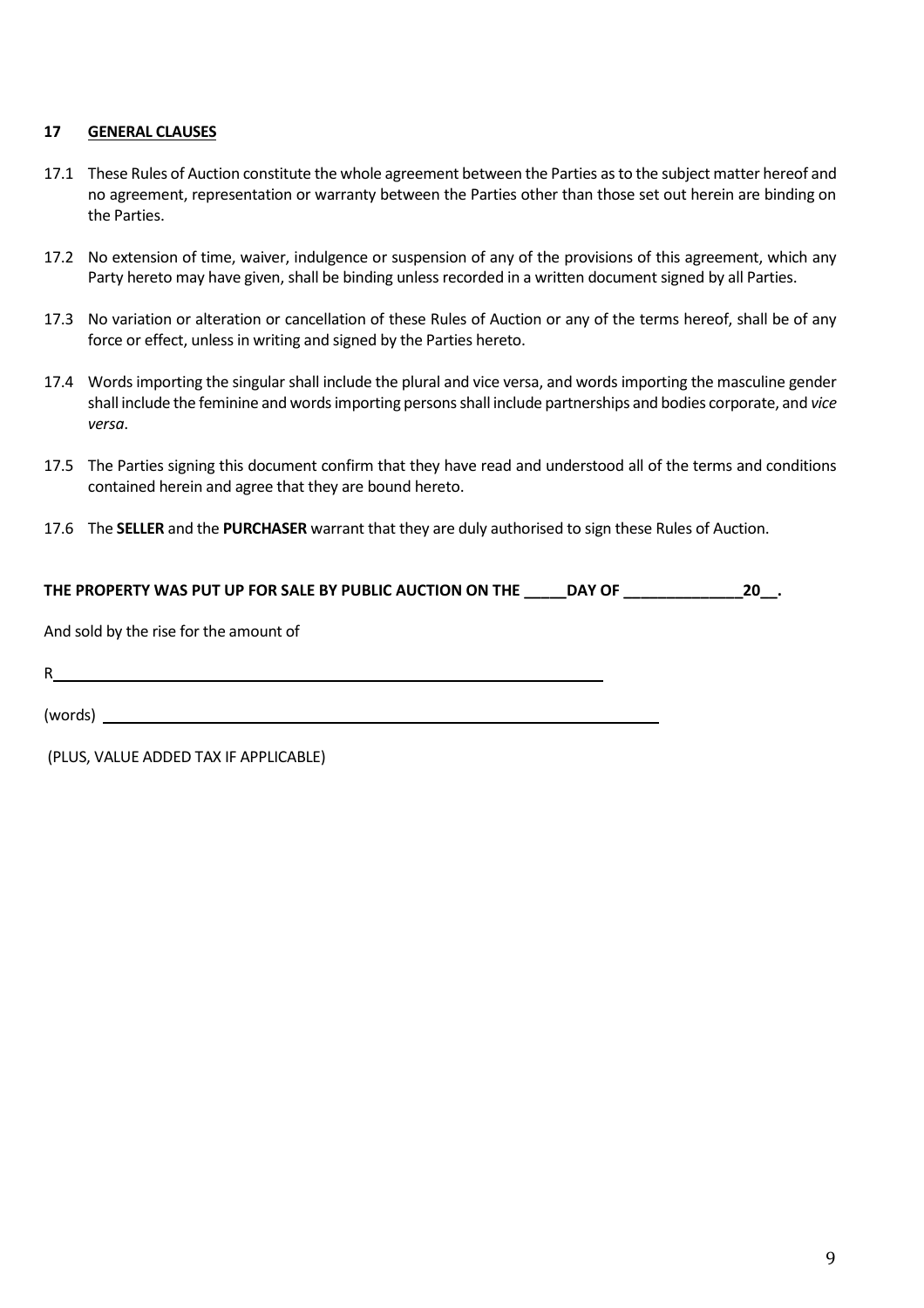# TO: COMPANY/ CLOSE CORPORATION/ TRUST/ OTHER:

| (hereinafter referred to as the" PURCHASER") |            |                                   |
|----------------------------------------------|------------|-----------------------------------|
| <b>ENTITY REGISTRATION NO.:</b>              |            |                                   |
| <b>ENTITY ADDRESS:</b>                       |            |                                   |
|                                              |            |                                   |
|                                              |            |                                   |
| <b>TELEPHONE DETAILS:</b>                    | (landline) |                                   |
|                                              | (Fax)      |                                   |
|                                              | (Email)    |                                   |
|                                              | (Cell)     |                                   |
| TO:<br>MR/MRS/MS                             |            |                                   |
| (hereinafter referred to as the" PURCHASER") |            |                                   |
| <b>IDENTITY NO.:</b>                         |            |                                   |
| <b>ADDRESS:</b>                              |            |                                   |
|                                              |            |                                   |
| <b>TELEPHONE DETAILS:</b>                    | (home)     |                                   |
|                                              | (Work)     |                                   |
|                                              | (Fax)      |                                   |
|                                              | (Email)    |                                   |
|                                              | (Cell)     |                                   |
| <b>MARITAL STATUS:</b>                       |            | (In/Out of Community of PROPERTY) |
| SPOUSE'S NAME:                               |            |                                   |
| SPOUSE'S ID NO:                              |            |                                   |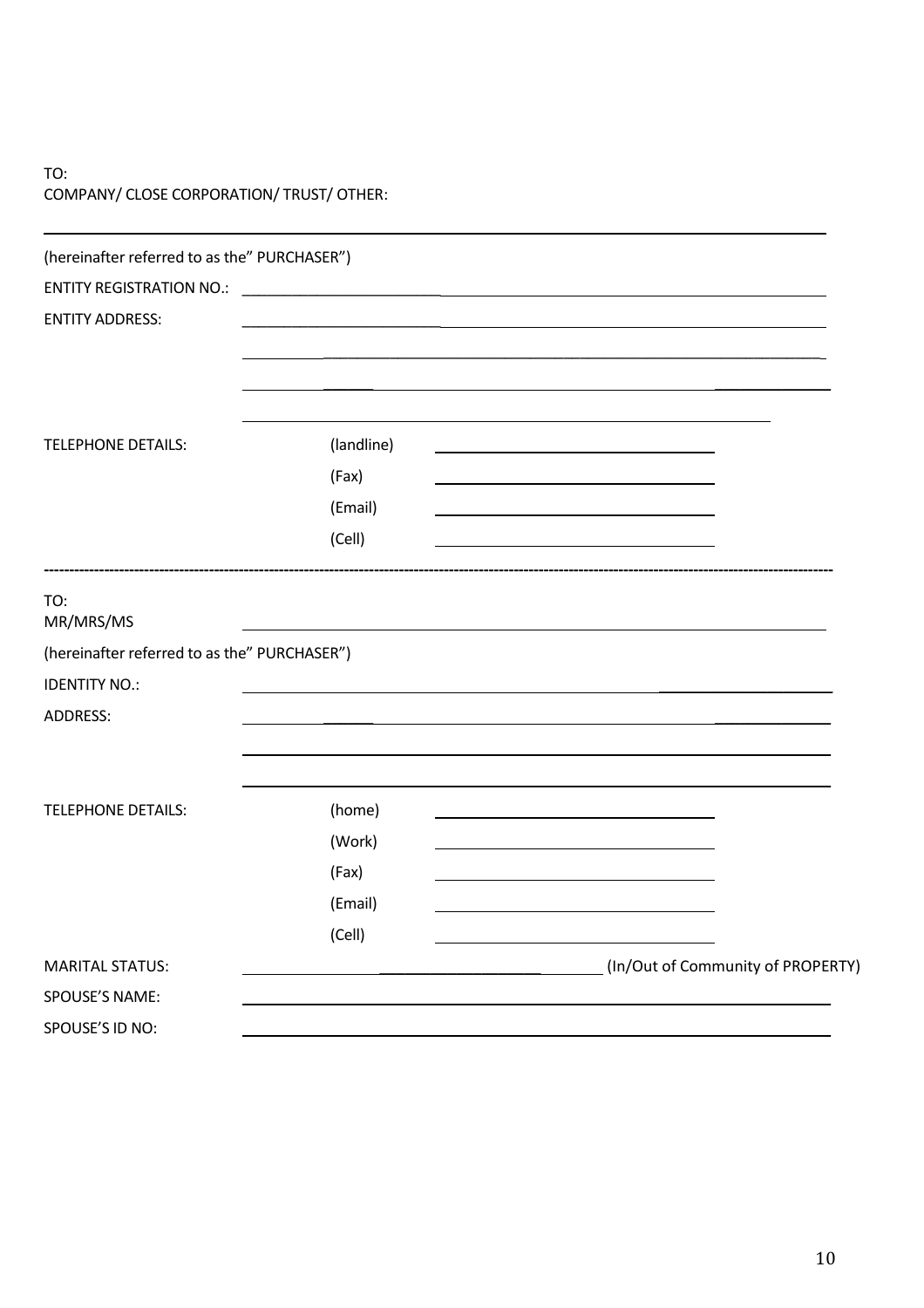*I, THE PURCHASER, HEREBY CONFIRM THAT THE FULL EXTENT OF MY OBLIGATIONS AND RIGHTS HEREIN HAVE BEEN EXPLAINED TO ME AND THAT I HAVE BEEN GIVEN AN OPPORTUNITY TO MAKE THE NECESSARY ENQUIRIES IN RESPECT OF THE PROPERTY AND ALL MATERIAL ASPECTS RELATED TO THIS PROPERTY AND SALE AND THAT I UNDERSTAND THE EFFECT OF THIS AGREEMENT.*

| <b>AS WITNESS:</b>                                                                                                         |                                                                                                                      |
|----------------------------------------------------------------------------------------------------------------------------|----------------------------------------------------------------------------------------------------------------------|
| 1.<br><u> 1980 - Andrea Aonaich, ann an t-Aonaich an t-Aonaich an t-Aonaich an t-Aonaich ann an t-Aonaich ann an t-Aon</u> | <u> Andreas Andreas Andreas Andreas Andreas Andreas Andreas Andreas Andreas Andreas Andreas Andreas Andreas Andr</u> |
|                                                                                                                            | PURCHASER (and where applicable, the signatory binding                                                               |
|                                                                                                                            | himself as surety and co-principal debtor in solidium)                                                               |
| <b>AS WITNESS:</b>                                                                                                         |                                                                                                                      |
| 1.                                                                                                                         |                                                                                                                      |
|                                                                                                                            | NRE AUCTIONEERS (PTY) LTD duly authorised (hereby                                                                    |
|                                                                                                                            | accepts all the rights conferred upon it in terms of this                                                            |
|                                                                                                                            | Agreement)                                                                                                           |
| <b>ACCEPTANCE AND CONFIRMATION</b>                                                                                         |                                                                                                                      |
| SIGNED BY THE SELLER AT __________________ON THE _____ DAY OF __________________                                           |                                                                                                                      |
| AS WITNESSES:                                                                                                              |                                                                                                                      |
| 1.<br><u> 1980 - Andrea Andrews, amerikansk politik (</u>                                                                  | the control of the control of the control of the control of the control of the control of                            |
|                                                                                                                            | <b>SELLER</b> (and where applicable the                                                                              |
|                                                                                                                            | <b>SELLER</b> is duly authorised)                                                                                    |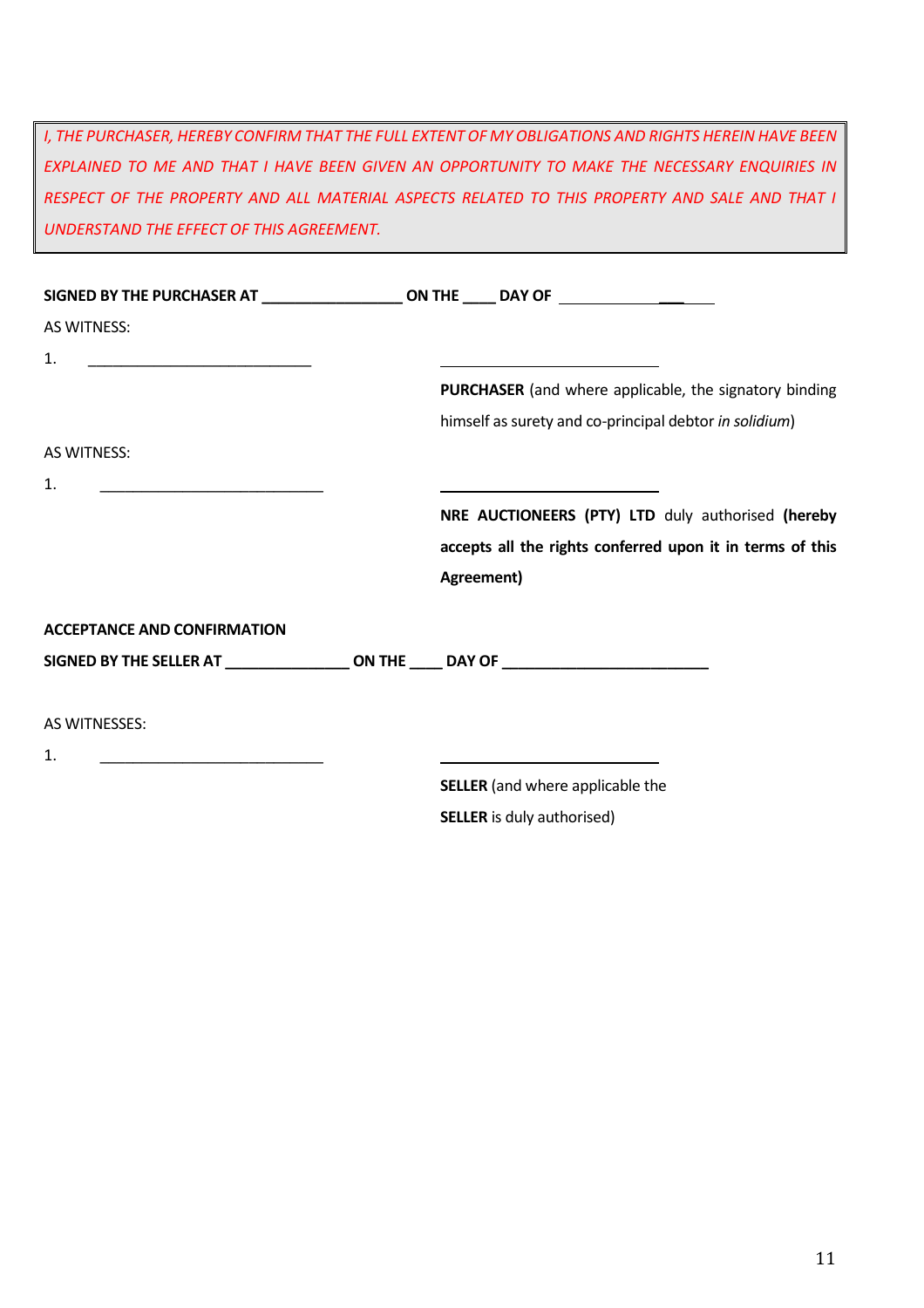### **DEED OF SURETYSHIP**

| I / We the undersigned, |  |
|-------------------------|--|
| ID NUMBER:              |  |

do hereby interpose and bind myself / ourselves as surety and co-principal debtor/s in solidum for and on behalf of the **PURCHASER** to and in favor of the **SELLER** and the **AUCTIONEER** for all the obligations of the **PURCHASER** under the Rules of Auction a foregoing and in particular for all amounts of money that may be due, including damages, from whatsoever cause arising under renunciation of the benefits of division and exclusion. **I/We do further acknowledge that I/we are fully aware of all the terms and conditions of the Rules of Auction as if fully set out herein**. I/We do accept *domicilium et executandi* at the address hereinafter set out.

| THUS, DONE AND SIGNED at                                                                                                  | this | day of        |  |
|---------------------------------------------------------------------------------------------------------------------------|------|---------------|--|
| AS WITNESSES:                                                                                                             |      |               |  |
| 1.<br><u> 1980 - Johann Barn, mars ann an t-Amhain an t-Amhain an t-Amhain an t-Amhain an t-Amhain an t-Amhain an t-A</u> |      | <b>SURETY</b> |  |
| 2.                                                                                                                        |      | <b>SELLER</b> |  |
|                                                                                                                           |      |               |  |
|                                                                                                                           |      |               |  |

Tel No: \_\_\_\_\_\_\_\_\_\_\_\_\_\_\_\_\_\_\_\_\_\_\_\_\_\_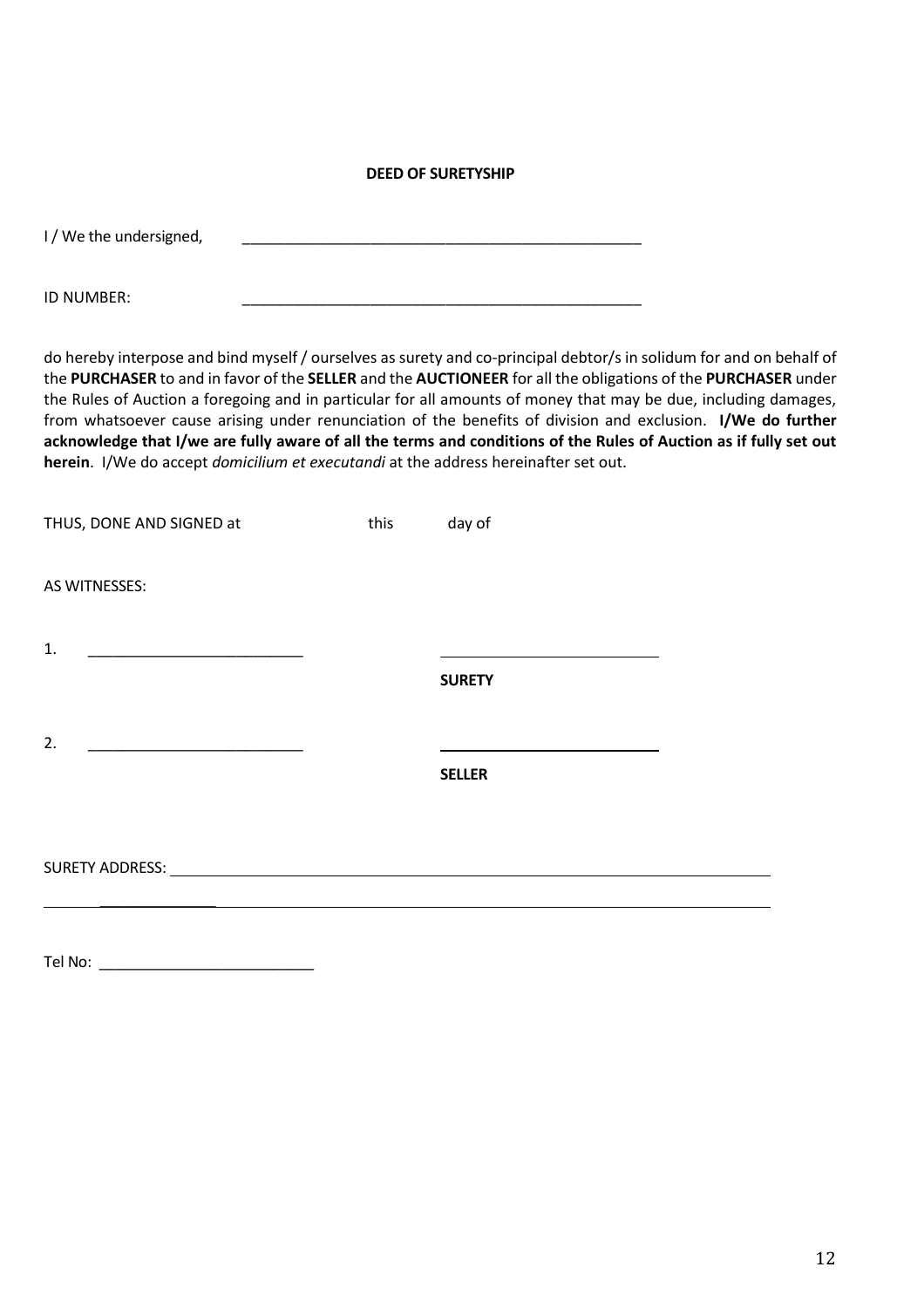## **(ANNEXURE 1)**

### FICA REQUIREMENTS: Natural Persons

- [1] South African identity document (foreigners: passport);
- [2] Utility bill addressed to your residential address less than 3 months (accounts for mobile phones are not acceptable);<br>[3] South African Income Tax reference number.
- South African Income Tax reference number.

[4] (Confirmation marital status, i.e. unmarried or married.)

#### If Married

[5] Marriage certificate.

- If IN community of property (no antenuptial contract)
- [6] S.A. identity document (foreigner: passport) of your SPOUSE.
- If OUT of community of property (by Antenuptial Contract ("ANC")
- [7] Page 1 (and page 2 if necessary) reflecting the registered number and names of both parties.
- If your Marriage is governed by the Laws of another country/state
- [8] S.A. identity document (foreigner: passport) of your SPOUSE;<br>[9] Name of the country/state governing your marriage, i.e. the our-
- Name of the country/state governing your marriage, i.e. the country where the husband was living at the time of the marriage with the intention of staying there permanently.

#### FICA REQUIREMENTS: Entities

- **·** Person acting on behalf of the Entity must comply with paragraphs 1 to 4 above.
- **·** All directors / members / trustees must also comply with paragraphs 1 to 4 above

**PLUS, THE FOLLOWING:**

### Companies:

[1] CM1.

[2] CM22.

### Close Corporations:

[1] CK1;

[2] and, if applicable, CK2.

Trusts:

- [1] Letters of Authority / Master's Certificate;
- [2] Trust Deed and all amendments thereto.
- [3] **Resolution to approve the purchase (and loan application, if applicable) taken before the Agreement of Sale was signed**. (The only exception is where it is a cash transaction and all the Trustees have signed the Agreement of Sale.)
- **·** Detailed FICA requirements for Entities, will be supplied to such Purchasers, in due course.

**·** FICA requirements for Other Entities, if applicable, will be supplied to such Purchasers.